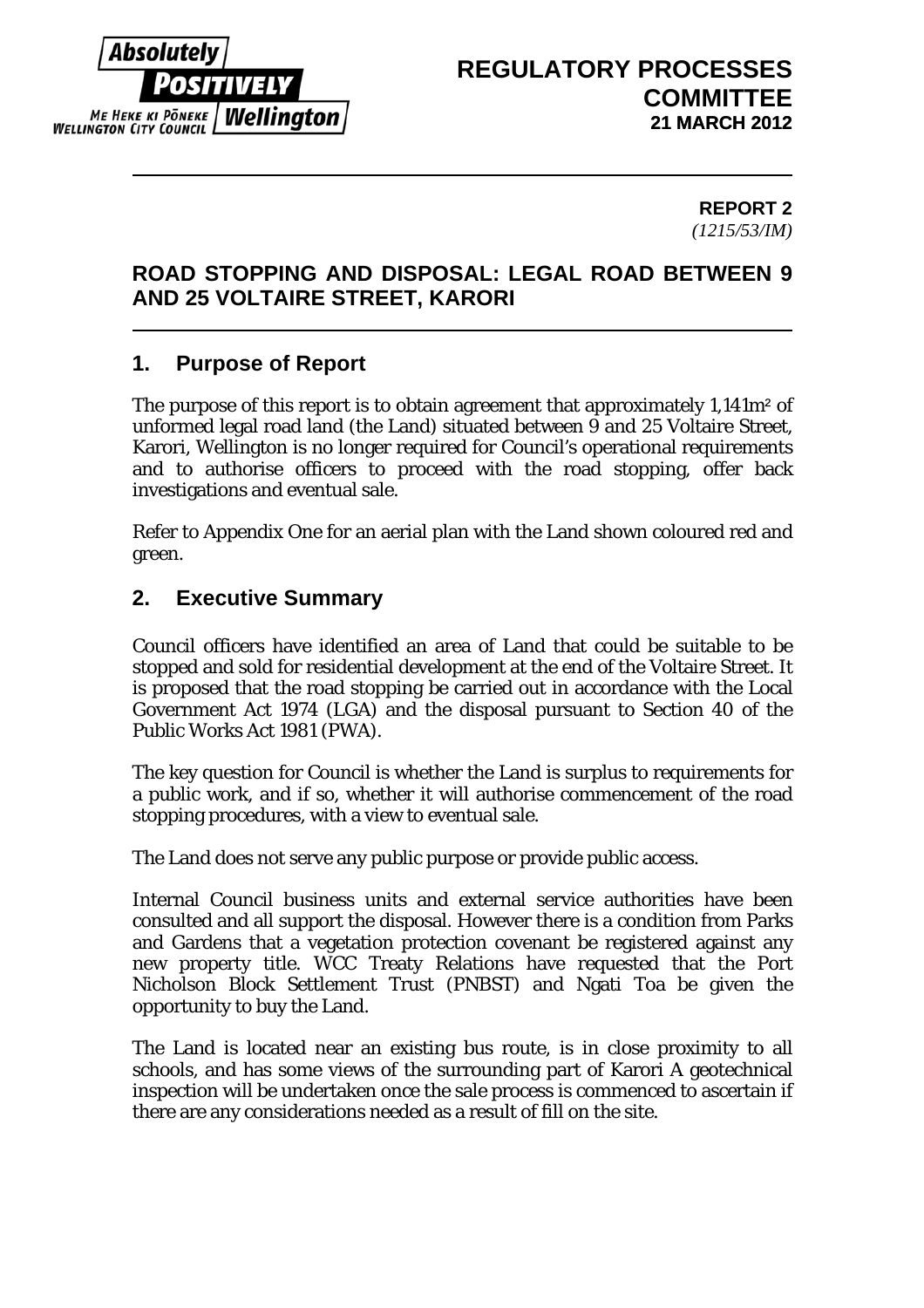## **3. Recommendations**

Officers recommend that the Committee:

- *1. Receive the information.*
- *2. Recommend that the Council, pursuant to section 40 of the Public Works Act 1981:*
	- *(a) Agree that approximately 1,141m² (subject to survey) of unformed road (Road Land) situated between 9 and 25 Voltaire Street, Karori is not required for a public work.*
	- *(b) Authorise Council officers to commission a section 40 report from suitably qualified consultants to identify whether the Road Land must be offered back to its former owner or their successor, or whether an exemption from offer back applies under section 40(2), 40(3) or 40(4).*
	- *(c) Delegate to the Chief Executive Officer the power to either offer the area of unformed legal road land back to its former owner(s) or their successor(s), or to approve the exercise of exemptions from offer back under section 40(2), 40(3), or 40(4) PWA(if appropriate).*
- *3. Recommend that the Council:* 
	- *(a) Authorise Council officers to initiate the road stopping process for the Road Land in accordance with section 342 and the Tenth Schedule of the Local Government Act 1974.*
	- *(b) Delegate to the Chief Executive Officer the power to formally approve the road stopping and issue the public notice to declare the Road Land stopped as road subject to all statutory and Council requirements being met and no objections being received.*
	- *(c) Approve the disposal of the Road Land (subject to the proposed road stopping being successful).*
	- *(d) Delegate to the Chief Executive Officer the power to negotiate the terms of sale and enter into a sale and purchase agreement in respect of Road Land situated between 9 and 25 Voltaire Street, Karori, either with the former owner, or their successor, or the Port Nicholson Block Settlement Trust, or Ngati Toa, or the successful purchaser following the Road Land being marketed for sale.*
	- *4. Note that if objections are received to the road stopping public notice, a further report will be presented to the Committee for consideration.*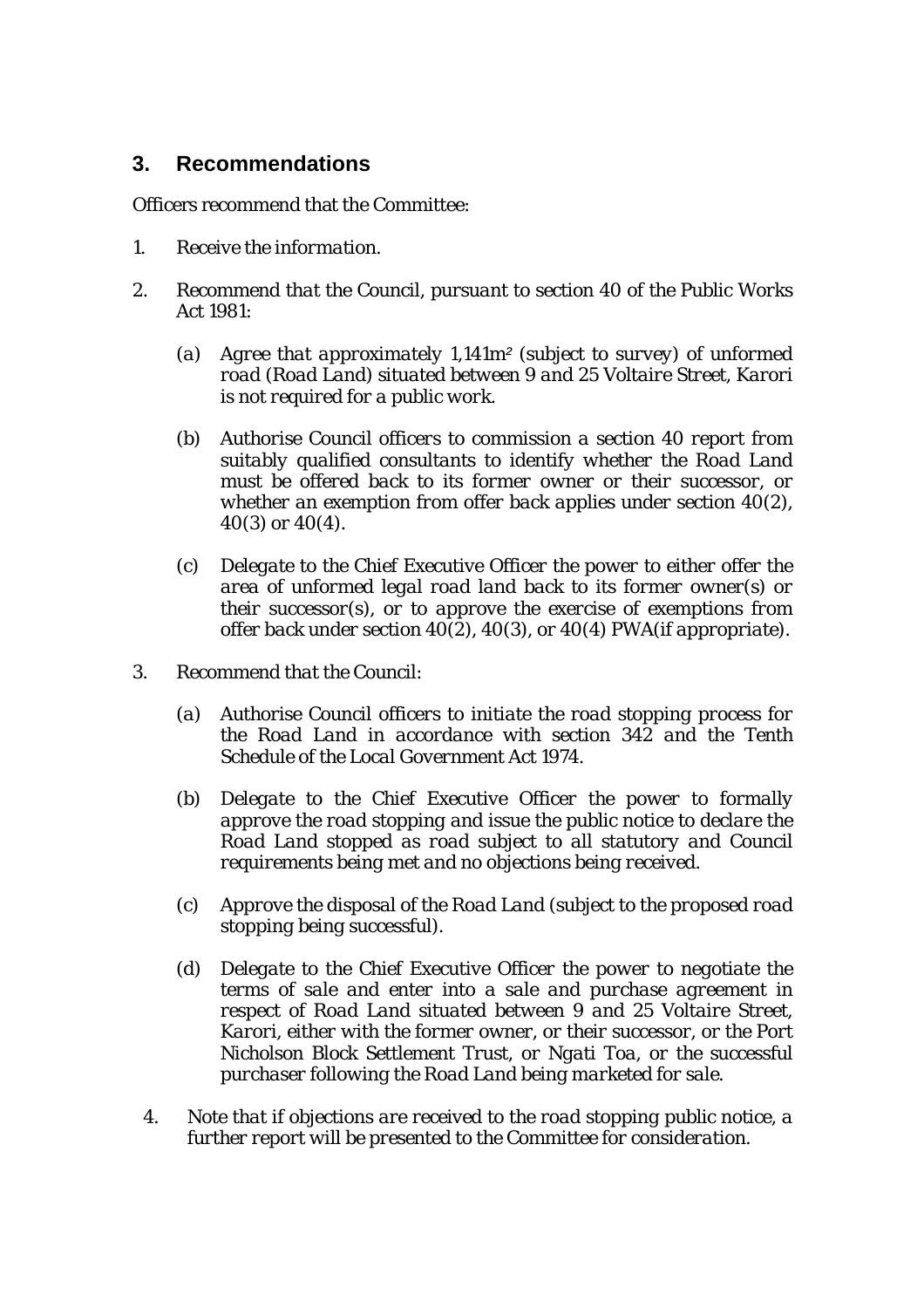## **4. Background**

The area of Karori where the subject land is situated was subdivided and developed in the 1960s for Manchester Unity. The Land provided a handy location to place fill obtained from cutting earthworks during the formation of Voltaire Street but nothing other than that.

The Land is approximately 1,141m² slopes moderately down towards Wrights Hill Road and is currently covered in mature native trees, shrubbery and grass. WCC Parks and Gardens consider the regenerating bush to be significant and have required protection of the vegetation, shown green on the aerial plan in Appendix One.

The land is not on Greater Wellington Regional Council's selected land use register which records sites used for storing or disposing of hazardous substances.

Officers believe the Land is not required for a public work so is therefore investigating its possible disposal.

## **5. Discussion**

### *5.1 Fill present on the site*

There is fill present on the Land but appears to be minor. The depth of the fill and any stability issues would have to be confirmed by a geotechnical report. However, from visual inspection of the site, it would appear that the fill is generally less than one metre. Given this and the uncertain nature of the road stopping process, officers consider it prudent to wait until the road stopping and sale process is more certain before arranging a geotechnical investigation.

In the event of sale, Council would disclose that there is fill on the site and at the very least obtain a visual inspection and report from a geotechnical engineer.

### *5.2 Offer back investigations*

Should the recommendations of this report be approved, then officers would commission a section 40 PWA report from suitably qualified consultants. This would identify whether the land has to be offered back to its former owner or their successor (in probate), or whether an exemption applies.

### *5.3 Options*

Due to the Land's size, shape and location officers consider that it is appropriate that Council pursue stopping and selling it rather than it being offered to an adjoining neighbour and amalgamated with an existing property.

Depending on the outcome of section 40 PWA investigations Council may have to offer the land to the former owner or their successor (in probate).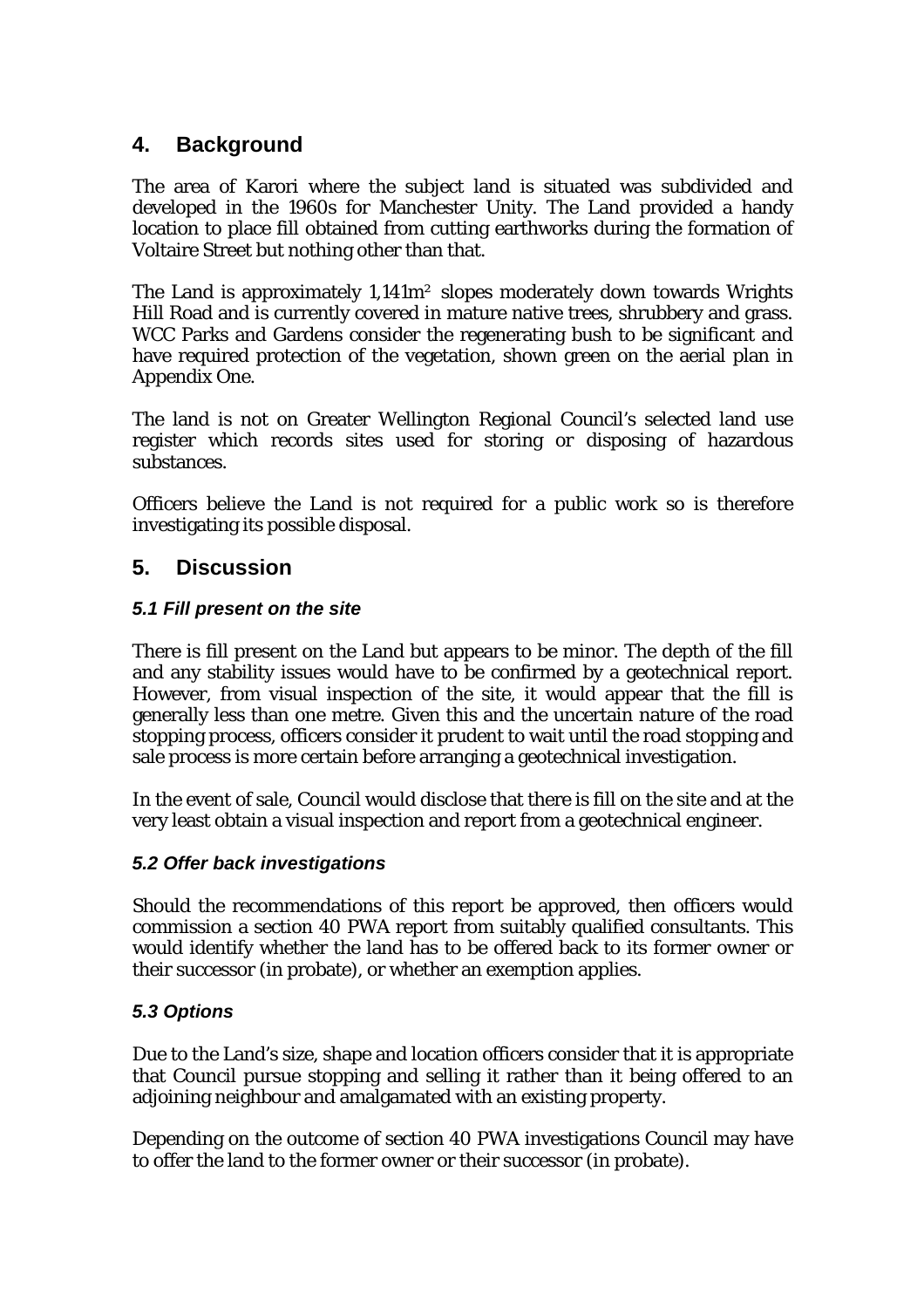If the former owner or their successor were not interested, then officers would offer the Land to PNBST and Ngati Toa or market the Land for sale on the open market.

As with the sale of any Council land, all costs to facilitate a disposal would be met by the proceeds of sale.

#### *5.4 Consultation*

As part of the road stopping process, service authorities and all internal business units have been consulted and none object to the proposal.

City Housing confirmed that the land was not suitable for their requirements, and Treaty Relations gave their consent noting that PNBST and Ngati Toa would like to be given the opportunity to buy the Land.

Neighbouring property owners have been sent letters advising of the road stopping proposal, keeping them updated on progress. None of the property owners responded. All property owners and any tenants where a property is rented will have the opportunity to comment when the full public consultation is carried out later in the process. Any issues that are raised at this stage will be considered and addressed as part of that process.

If the road stopping proposal is successful front yard rule requirements will be triggered, in respect of two properties on the opposite side of Voltaire Street. These affects are minimal given the positioning of the existing dwellings and officers will ensure that the owners of these properties fully understand the impact on them.

A summary of the consultation with the relevant service authorities and internal business units is below.

| <b>Service Provider /</b><br><b>Business Unit</b> | <b>Condition</b>                                      |
|---------------------------------------------------|-------------------------------------------------------|
|                                                   |                                                       |
| <b>Wellington Electricity</b>                     | There are overhead electricity lines in the vicinity, |
| <b>Lines Limited</b>                              | approval given subject to standard provisions         |
|                                                   | being complied with.                                  |
| <b>WCC Treaty Relations</b>                       | Should the road stopping proposal be successful,      |
|                                                   | and there being no Section 40 PWA offer back          |
|                                                   | requirement, PNBST and Ngati Toa would like a         |
|                                                   | first right of refusal.                               |
| <b>WCC Public Drainage</b> /                      | There are main water pipes running through the        |
| Capacity                                          | Wrights Hill accessway next to the subject land.      |
|                                                   | Council's Public Drainage Engineer has requested      |
|                                                   | a one metre clearance to the new boundary.            |
| <b>WCC Road and Traffic</b>                       | Require the remaining legal road width to be no       |
| Maintenance                                       | less than 15 metres.                                  |

Conditional consent has been obtained from: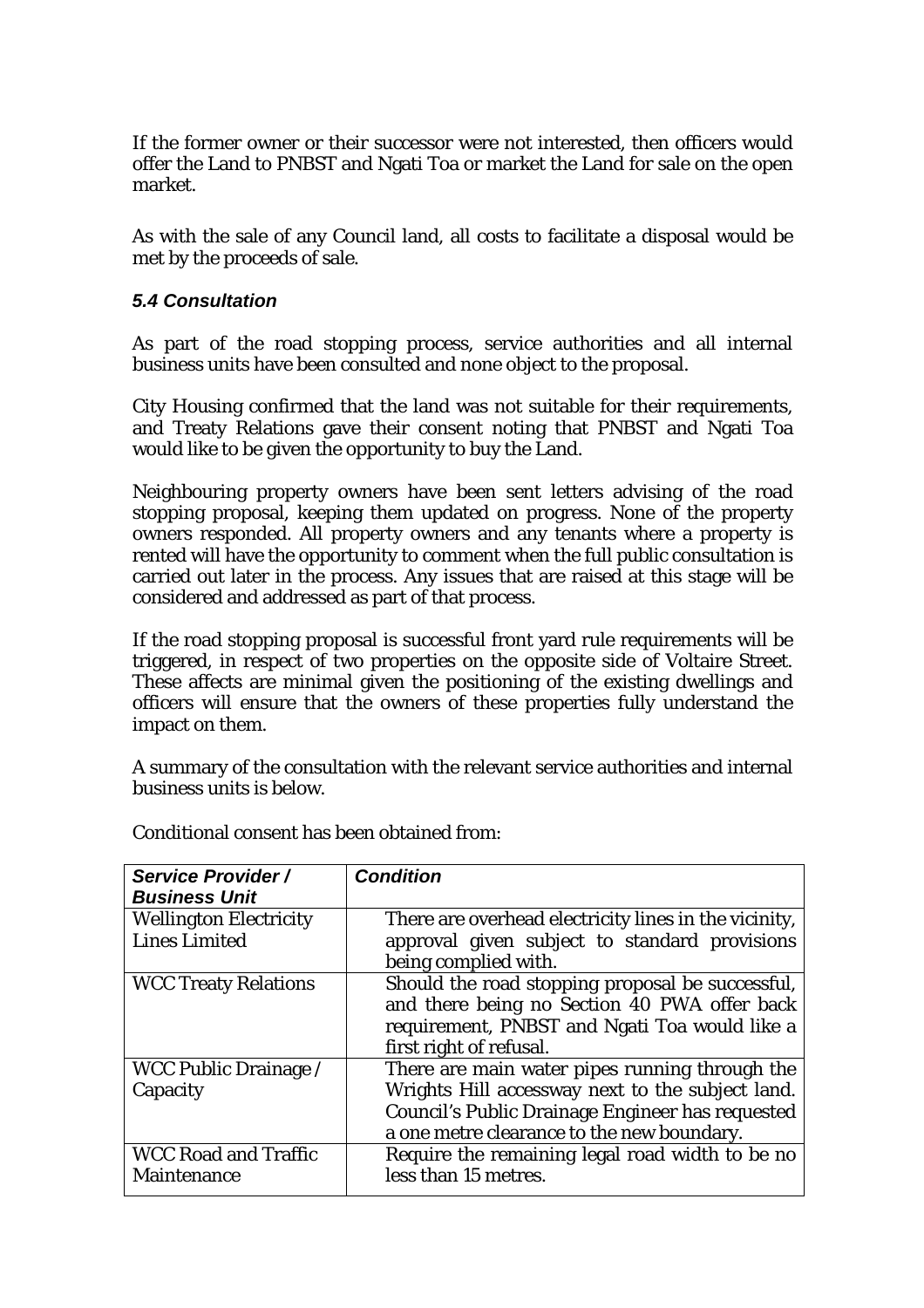| <b>Parks and Gardens</b>    | Require that approximately 658 $m2$ of the Land                |
|-----------------------------|----------------------------------------------------------------|
|                             | have a covenant protecting all the native bush                 |
|                             | and trees upon it.                                             |
| <b>Development Planning</b> | Recommend that the residual part of the Land,                  |
| and Compliance              | being 483 m <sup>2</sup> , be restricted to one household unit |
|                             | (in keeping with the rest of the street) and that its          |
|                             | footprint be restricted to 180m <sup>2</sup> .                 |
| <b>WCC Street Lighting</b>  | Recommend that the new boundary adjoining the                  |
|                             | Wrights Hill Rd pedestrian access pathway be re-               |
|                             | aligned to clear lamp posts by $3.2 - 3.8$ metres.             |

Unconditional consent has been obtained from:

- Nova Gas
- Downer EDI (Telstra Clear & Telecom)

Officers are satisfied that the above Service Authority, and Council requirements can be met and that the Land between 9 and 25 Voltaire Street, Karori can be stopped and sold.

## *5.5 Significance Policy/ Strategic Assets*

Under Council's Significance Policy, the sale of the Land would not be deemed significant.

### *5.6 Climate Change Impacts and Considerations*

Officers believe that there are no significant climate change impacts.

### *5.7 Long-Term Council Community Plan Considerations*

This proposed road stopping has no overall impact on the LTCCP.

### *5.8 Next Steps*

Should the recommendations of this report be approved, the next steps in the road stopping and sale process are as follows:

- Undertake a survey to define the total area of unformed legal road land that is proposed to be stopped
- Public notification of the intention to stop the road land
- Receive objections (if any), negotiate and refer back to the Regulatory Processes Committee / full Council, and to an Environment Court hearing (if required)
- Commission a PWA section 40 report from a suitably qualified consultant
- Obtain the Chief Executive Officer's approval of PWA section 40 report recommendations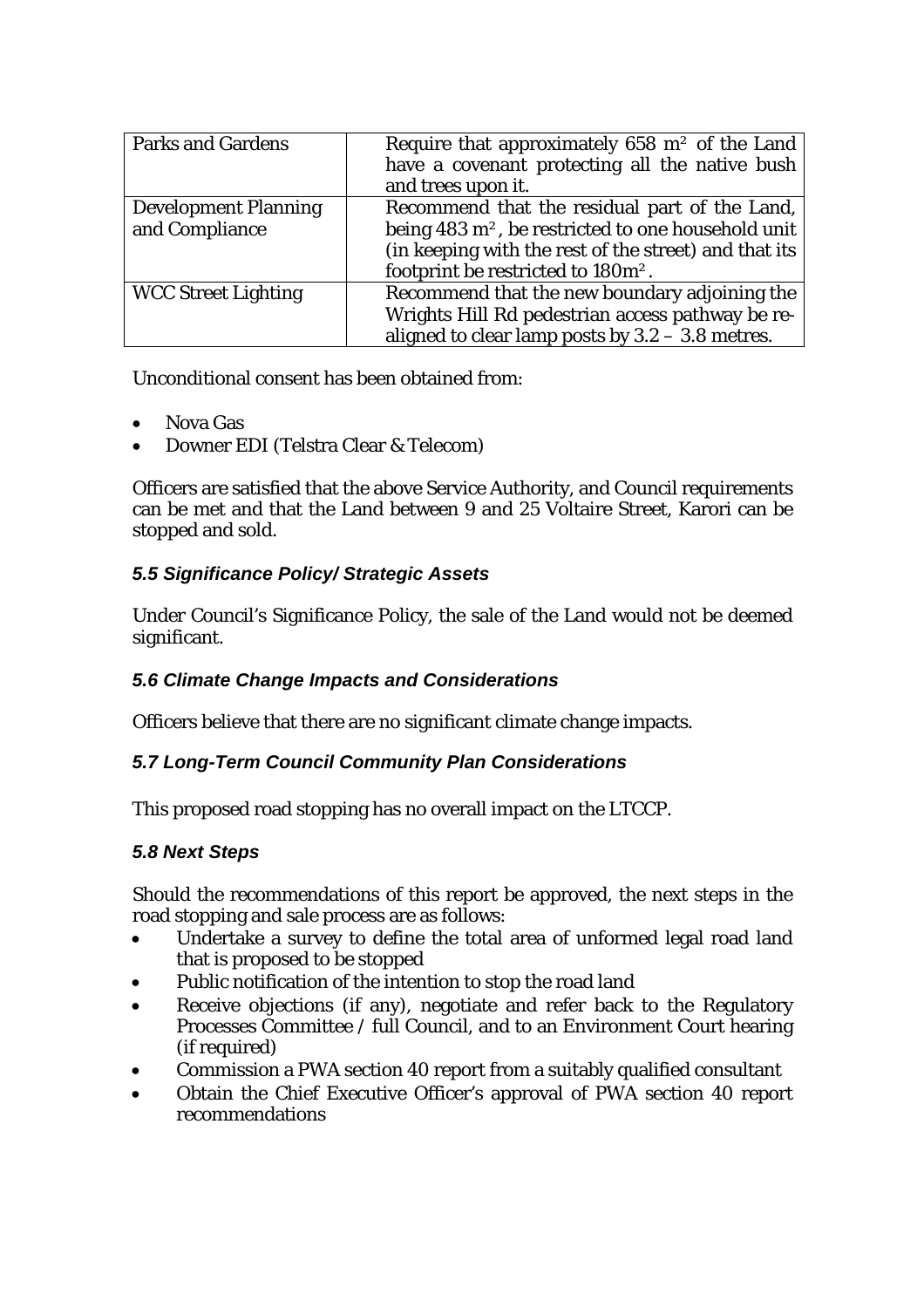If the road stopping proposal is still in effect, then -

- Undertake public notification that the road is stopped
- Obtain a current market valuation
- Depending on the outcome of offer back, and offer to iwi, attend to settlement and transfer with either,
	- the former owner their or successor (in probate); or
	- PNBST or Ngati Toa; or
	- a private party after marketing the land for sale by tender on the open market.

## **6. Conclusion**

Following internal and external consultation, Council officers believe that approximately 1,141m² of unformed legal road land that is situated between 9 and 25 Voltaire Street, Karori, is no longer required for the Council's operational requirements and should be declared surplus.

It is therefore recommended that the Regulatory Processes Committee recommends to Council that the land be declared surplus, and to authorise officers to initiate the road stopping procedure and sale.

Contact Officer: *John Vriens, Senior Property Advisor, Property Services*